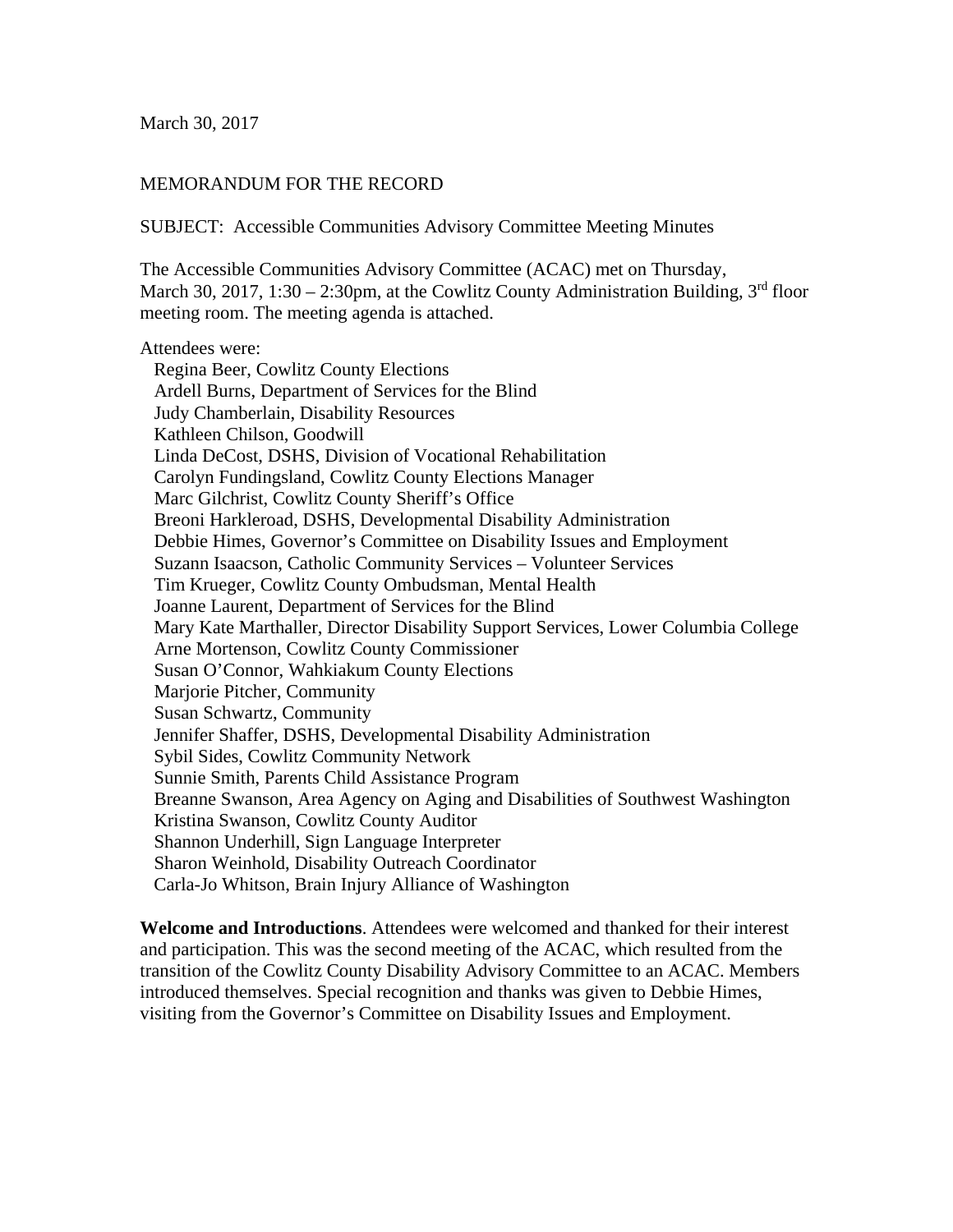**Update on ACAC Grant Request.** Carolyn gave an update on the request for funding to improve access to three offices in the County Administration Building – the Assessor's Office, Treasurer's Office and Auditor's Office. The entrance to those offices, all of which are frequented by seniors and persons with disabilities, are not easily accessible due to the awkward and heavy doors. The Governor's Committee has indicated this is a great proposal and has asked for additional details. The Cowlitz County Maintenance Director has been asked for the details so we can respond.

### **Incentives for Businesses to Improve Accessibility.**

Sharon provided information on two tax incentives available to businesses for projects that improve access to their business and accessibility within their business. The tax incentives – tax credit and tax deduction – are derived from the Americans with Disabilities Act of 1990 and authorized by the Internal Revenue Service. The tax credit, up to \$5,000 each year, is available for small businesses (\$1M of revenues or less or 30 or fewer employees) for expenditures such as readers, sign language interpreters, adaptive equipment, accessible formats of printed materials, removal of barriers and consulting fees. The tax deduction, up to \$15,000 each year, is available for all businesses regardless of size for removal of facility and transportation barriers. Examples include: parking lots, walkways, ramps, entrances, stairs, floors, bathrooms, signage, alarms, protruding objects and symbols of accessibility. Small businesses can combine these incentives and receive up to \$20,000 each year.

Businesses improving accessibility for seniors and persons with disabilities is a win-win situation. It provides seniors and persons with disabilities better access to needed services in the community and possible employment opportunities. People with disabilities have a lot of abilities. According to the U.S. Census Bureau and U.S. Disability Statistics, about 1 in 5 people have a disability. By 2018, almost 25% of the population will be over 55. With aging comes accessibility related issues – vision, hearing, mobility. This population has a tremendous buying power. Improving business accessibility for people with disabilities and seniors not only increases the customer base and makes good business sense, but benefits everyone and helps to create a more inclusive society.

# **Discussion / Idea Gathering.**

ACAC members were asked if they had interest in partnering to pursue a project to help businesses improve accessibility. And, if so, how would the ACAC go about it. Members expressed interest in pursuing the project and began to brainstorm how the ACAC should proceed:

- The ACAC should begin with an information/education campaign for businesses with flyers, handouts and presentations. It also was suggested we consider online accessibility information, e.g., Business Accessibility 101.
- Targets for the campaign should be information and/or presentations for local small business networking groups, the Rental Property Owners Association of Cowlitz County (President is Sheila Soto), restaurants, Senior Fair attendees (May 10), and small businesses working out of their homes.
- It was stated that landlords may not be willing to make minor home modifications, or will require the renter to pay for the accessibility improvement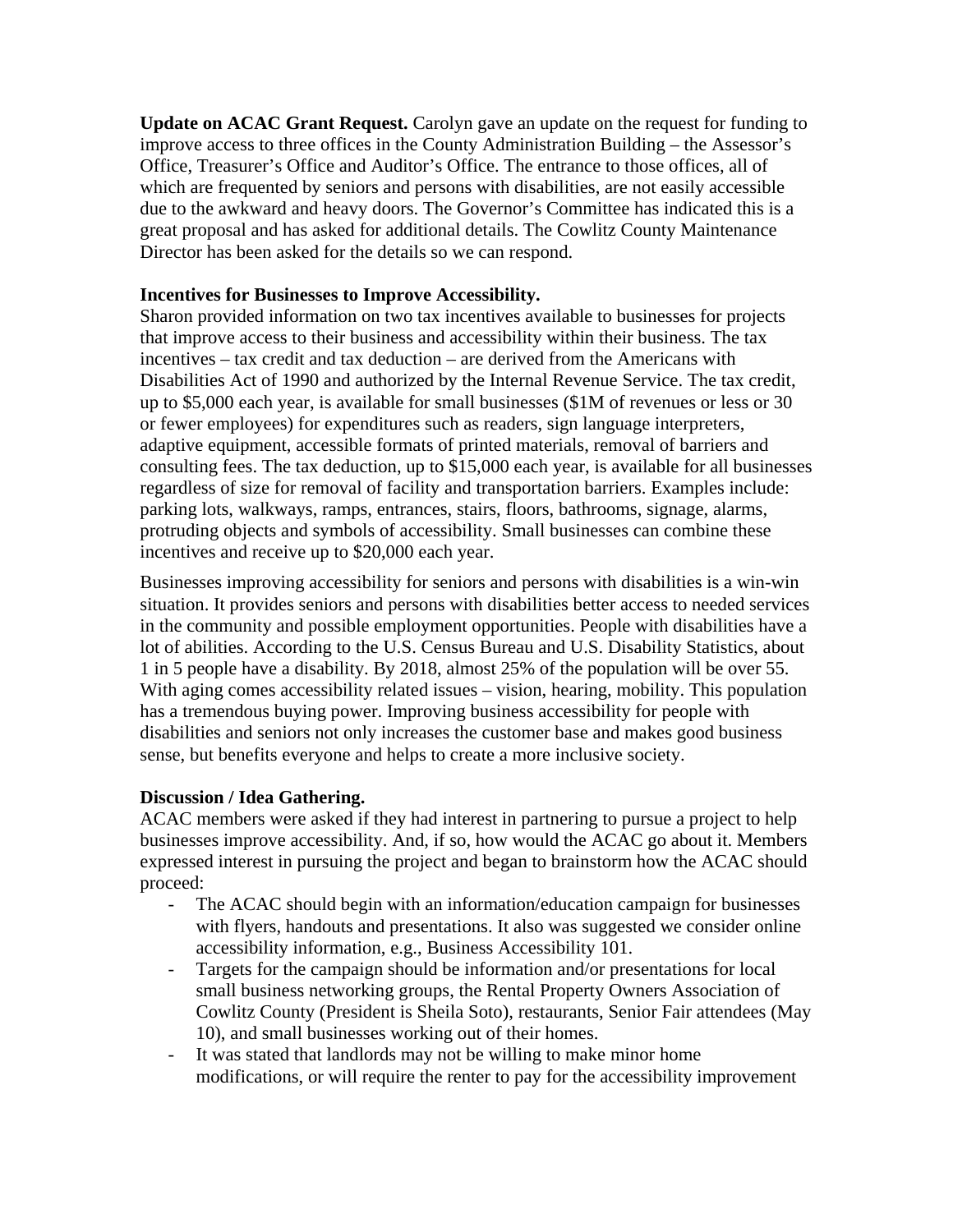and later to return the rental property to its original condition, e.g., grab bars in bathroom.

- Transportation is a major problem for people with disabilities. Is there any way to incorporate this issue into our plan? Possibly help taxi companies fit vehicles into using tax relief?
- The conversation moved to barriers in our community for persons with disabilities and seniors. They included:
	- o New street/sidewalks on Commerce that are not accessible because there are not enough curb ramps from parking to the sidewalk.
	- o Fire alarms in apartments not safe for hearing impaired. Should have flashing lights in addition to the alarm.
	- o With new phones, TTY is outdated. ASL does not use the same structure as writing, technology is moving towards video chat.
	- o Commissioner meetings or other public meetings are not accessible to those with hearing or vision impairments and do not allow them to fully participate.
- There was discussion about business websites. Most businesses have websites, but they may not be useful to all. Certain colors are not visible to people with some vision impairments. Certain fonts are easier to read. Lower Columbia College currently is in the early stages to make all documents fully accessible to all.

Debbie said Spokane and Jefferson Counties have ACAC's and shared some of the work they are doing. Spokane County ACAC conducted an accessibility survey of businesses and plans to include the survey results on their website. Businesses received certificates to post to the public for being accessible. Jefferson County ACAC improved beach access for persons with disabilities by purchasing a special beach wheelchair and beach walker. Debbie said she will share the Spokane survey information with our ACAC.

The Elections Department agreed to develop a plan for moving forward on this opportunity for businesses to improve accessibility and will present it to members at the next meeting. The plan will consider the very useful input received from the members at this meeting. Smaller discussion sessions may be scheduled to develop certain areas of the plan. The goal will be to partner with those who are interested. Several members indicated strong interest in participating and stated the type of support they could provide.

# **Opportunities and Happenings A-Round the Room.**

-Sheriff's office is interested in more accessible entrances at the Hall of Justice, and would like to pursue a grant opportunity in the future.

-Highlands is hosting an Easter Egg Hunt on Saturday, April 8, for people of all ages with disabilities. They are still looking for volunteers and donations.

-Senior Connections Fair is May 10.

-Traumatic Brain Injury Support Group, 2nd Thursday of every month, at AAADSW. -Identify a problem and then potential solutions. This has been a successful approach. -Washington State Youth Leadership Forum for high school students with disabilities. The Governor's Committee on Disability Issues and Employment is seeking youth to participate in this forum to be held in late July or early August at a State University. They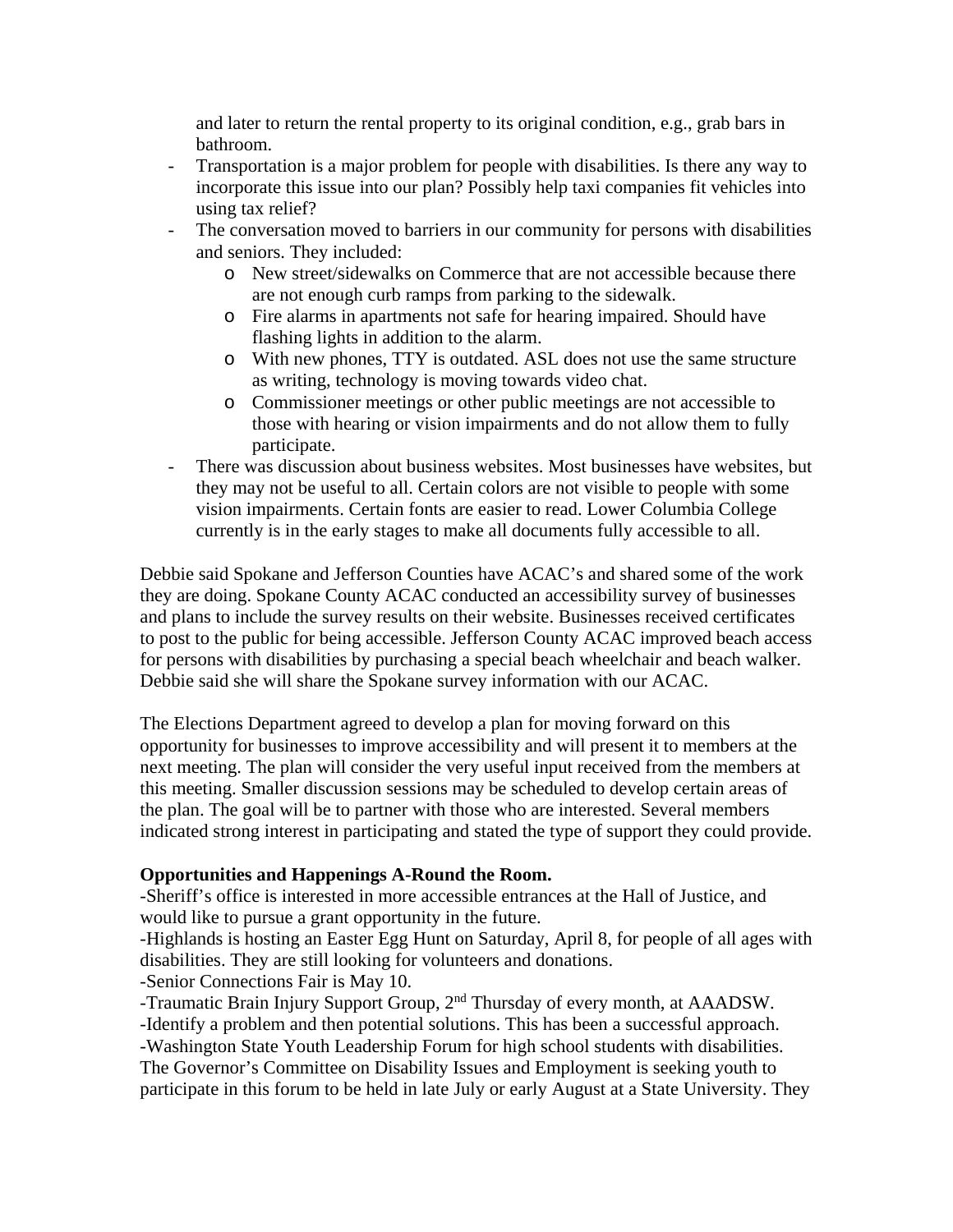ask members for help in getting the word out. High school juniors and seniors with disabilities apply to serve as delegates from their communities at this six-day, five-night event. Young people with disabilities cultivate their potential leadership, citizenship and social skills.

The meeting adjourned at 2:38pm.

Sharon Weinhold Cowlitz County Elections